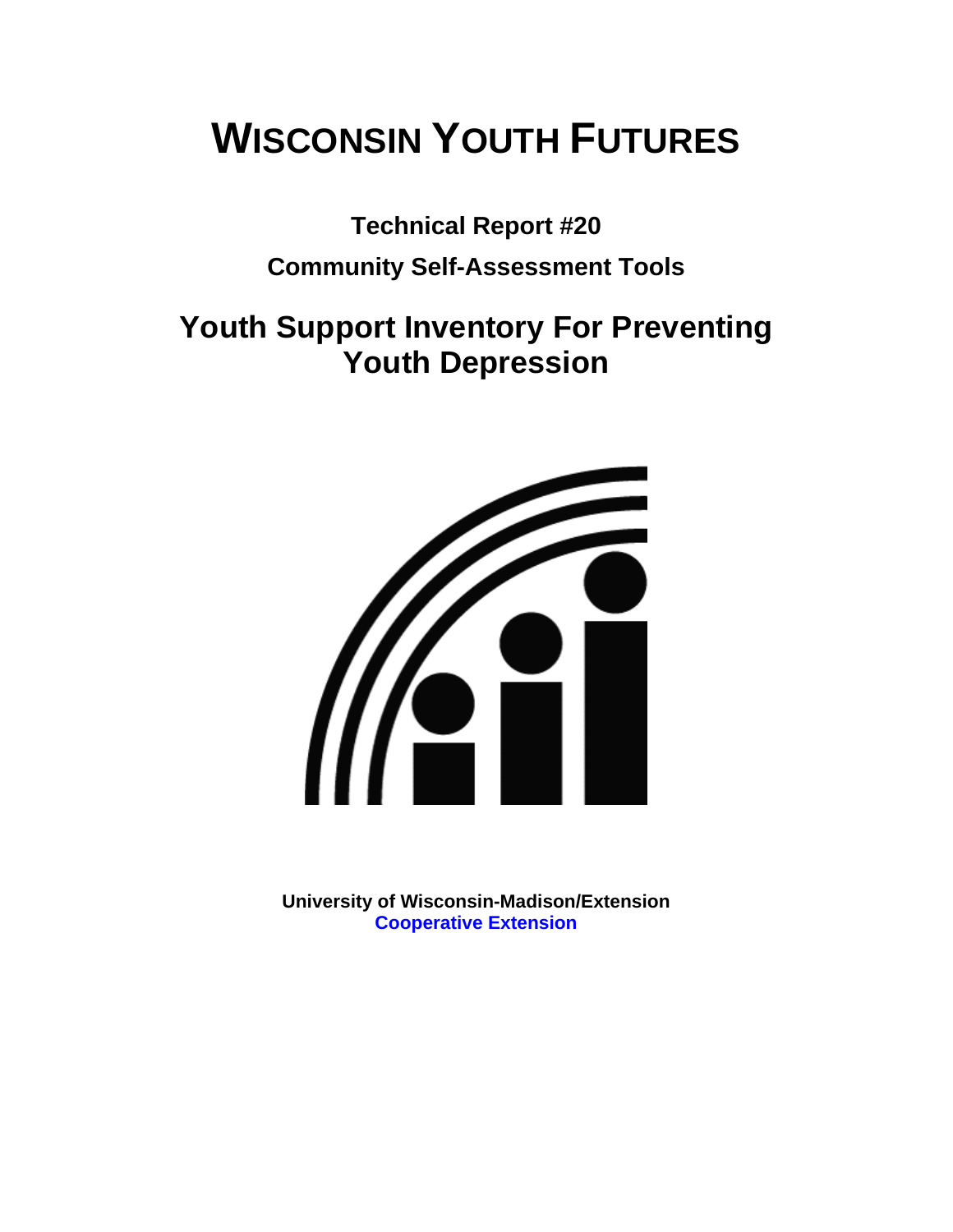### **Technical Report #20 Community Self Assessment Tools:**

# **Youth Support Inventory For Preventing Youth Depression**

#### **Instructions**

The purpose of the inventory is to identify areas where support for youth in this community is strong as well as areas where it could improve. Each item has been selected because scientific studies have found it to be related to risky behaviors among young people. While no community has all of the supports listed, it is often possible to develop supports when citizens like you think they are important.

In order to begin thinking about the resources available in your community, please rate each item to the best of your knowledge; leave blank any questions you do not have enough information to complete on your own. Several items of the inventory labeled *community data* are completed with the data from the TAP survey or other local information sources. For those items labeled *citizen rating*, fill in the blanks by marking "Extensive", "Limited", "Does Not Exist", or "?". Also note by each statement the specific supports or resources available in the community.

The inventory is usually completed by a committee or coalition, first in small groups and the in the large group. After you have rated the items in the assigned section, discuss each item with your small group. Agree on a small group rating of "Extensive", "Limited", "Does Not Exist", or "?". The "?" means you are not sure whether this support is present or available and your group will need to gather further information to find out. Ratings of "Limited" or "Does Not Exist" are gaps that exist in your community and are areas that may need attention. Select a spokesperson from the small group to report back your ratings to the large group. The members of the large group can accept the ratings of the small group or make changes. The consensus reached by the group assesses the community's strengths and shortcomings in preventing youth depression.

Copyright © 1994 by the University of Wisconsin Board of Regents. Do not copy without permission from the authors.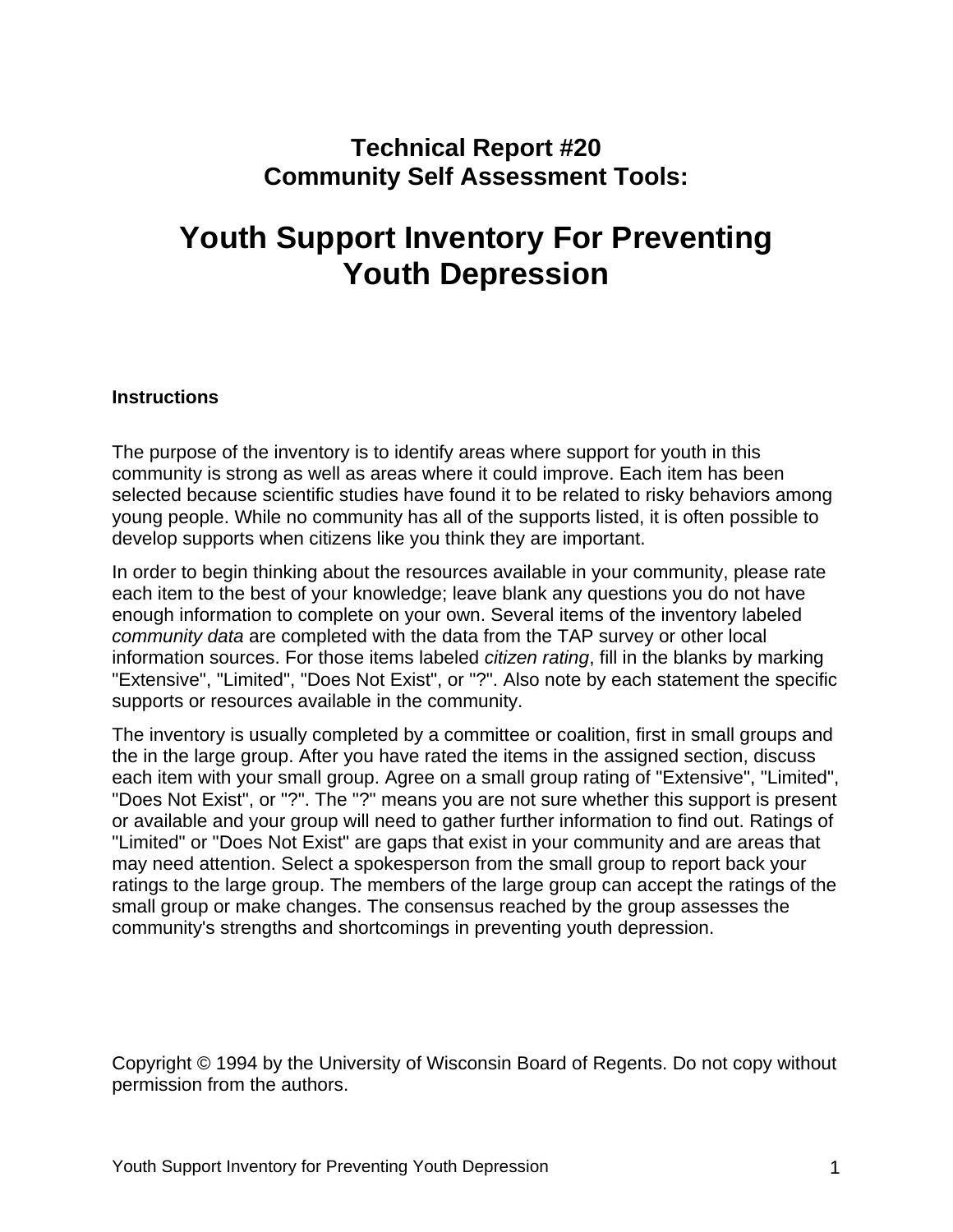#### **Individual Factors**

- % 1. Percent of youth who report drinking beer, wine or hard liquor once a week or more
- % 2. Percent of youth who have had intercourse by age 16
- % 3. Percent of youth who report having 5 or more drinks in a row in the past month
	- % 4. Percent of youth who use drugs other than alcohol regularly
- % 5. Percent of youth who report feeling depressed or very sad most or all of the time
- % 6. Percent of youth who report that they feel they are a failure

| <b>Exten</b><br>-sive | Lim-<br>ited | <b>Does</b><br><b>Not</b><br><b>Exist</b> | 2 |    |                                                                              |
|-----------------------|--------------|-------------------------------------------|---|----|------------------------------------------------------------------------------|
|                       |              |                                           |   | 7. | Youth in this community refrain from excessive alcohol<br>and other drug use |
|                       |              |                                           |   | 8. | Youth in this community refrain from early sexual<br>intercourse             |
|                       |              |                                           |   | 9. | Youth in this community feel they are capable                                |

## **Family Support**

#### **Parenting Practices**

- % 10. Percent of youth who would like to talk more frequently with their parents about things that are more important to them
- % 11. Percent of youth who report their mother cares about them
- % 12. Percent of youth who report their father cares about them
- 5% 13. Percent of youth who report they never, rarely or sometimes discuss personal problems with their mother
- % 14. Percent of youth who report they never, rarely or sometimes discuss personal problems with their mother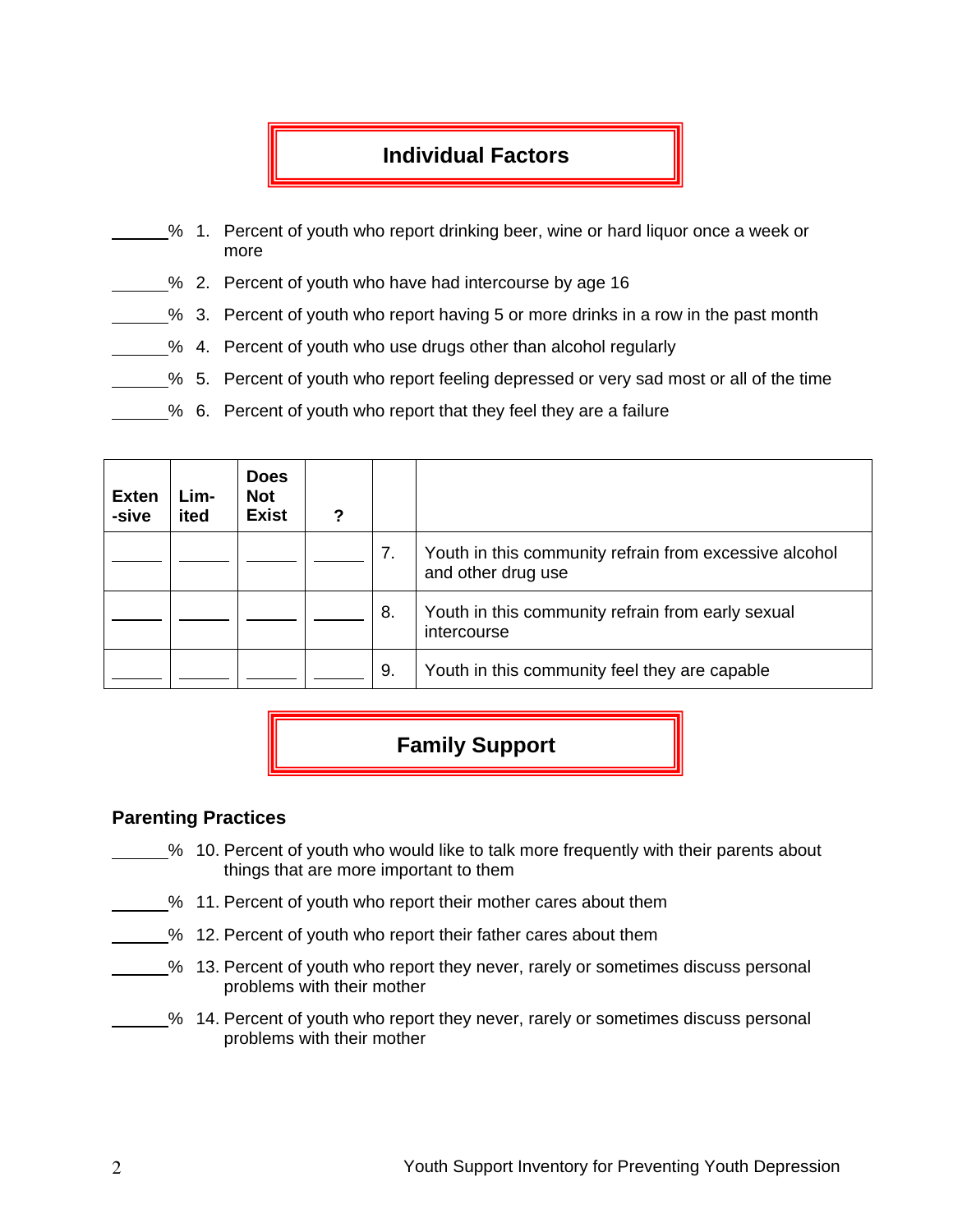| <b>Exten</b><br>-sive | Lim-<br>ited | <b>Does</b><br><b>Not</b><br><b>Exist</b> | ? |     |                                                                                                 |
|-----------------------|--------------|-------------------------------------------|---|-----|-------------------------------------------------------------------------------------------------|
|                       |              |                                           |   | 15. | Parents spend time trying to communicate with children<br>and be supportive                     |
|                       |              |                                           |   | 16. | Parents spend time having fun with their children                                               |
|                       |              |                                           |   | 17. | Parents talk to their children about things important to<br>them in an educational, helpful way |
|                       |              |                                           |   | 18. | Parents help their children develop friendships and<br>sources of social support                |

#### **Parent Education Opportunities**

Parenting education is provided in other ways:

| 19. | Parent education classes are available and accessible for<br>parents of children of all ages                                   |
|-----|--------------------------------------------------------------------------------------------------------------------------------|
| 20. | Books and pamphlets on adolescent depression are<br>available                                                                  |
| 21. | Newsletters on child development and parenting are.<br>provided                                                                |
| 22. | Programs are available to help people deal with stressful<br>times (e.g. marriage, parenting, divorce, job loss, and<br>death) |

#### **Community Support of Parents**

- % 23. Percent of youth who report neighbors would tell their parents if they saw them doing something wrong
- % 24. Percent of youth who report their parents know the parents of their friends

| 25. | Neighbors and other adults in the community assist<br>parents in supervising youth |
|-----|------------------------------------------------------------------------------------|
| 26. | Parents have opportunities to meet, share and talk with<br>other parents           |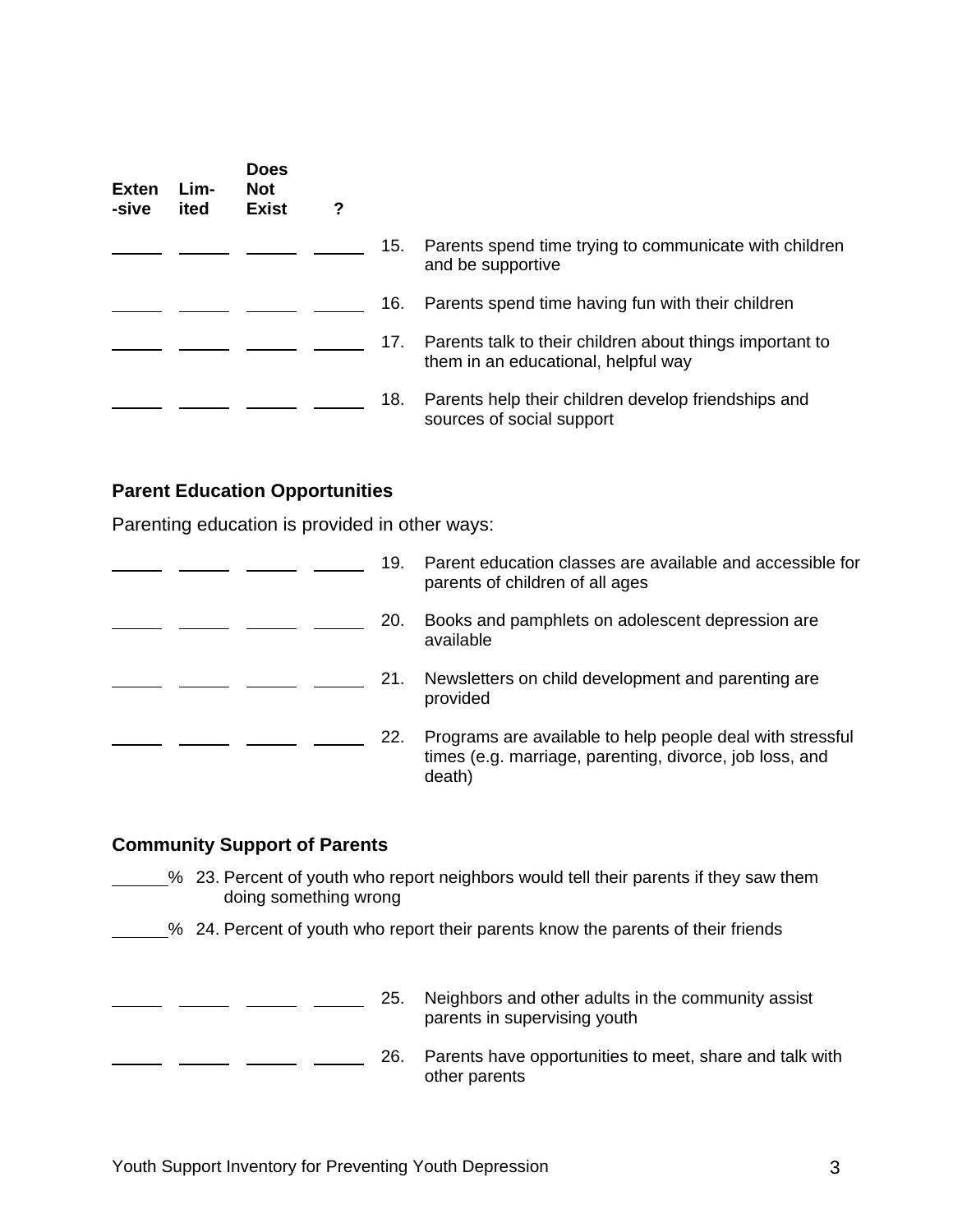**Exten Lim--sive ited Does Not Exist ?** 

> 27. Community has widely known, generally agreed upon norms and standards regarding issues such as alcohol use, curfews, age of dating, and disapproval of suicide.



#### **Support During School Transitions**

28. Percent of eight graders who report feeling depressed during the past month

<sup>26</sup> 29. Percent of ninth graders who report feeling depressed during the past month

<sup>2</sup> <u>2005</u> 20. Depression increases when students enter high school

**Fig.** 21. The school and community have formal means of supporting students during changes from one school building to another

#### **Student Academic Performance**

- % 32. Percent of students who believe they are getting a good and high quality education
- $\frac{1}{2}$ % 33. Percent of students who report they worry quite a bit or very much about getting good grades
- <sup>2</sup>% 34. Percent students behind the appropriate grade
- <sup>26</sup> 35. Percent students who report they will probably drop out before finishing school
- % 36. Percent of unexcused absences from school

|  |  | 37. | Most students find their education relevant and high<br>quality                                           |
|--|--|-----|-----------------------------------------------------------------------------------------------------------|
|  |  | 38. | Schools and teachers work with students who find school<br>irrelevant or experience academic difficulties |
|  |  | 39. | Summer programs are available for students<br>experiencing academic difficulties                          |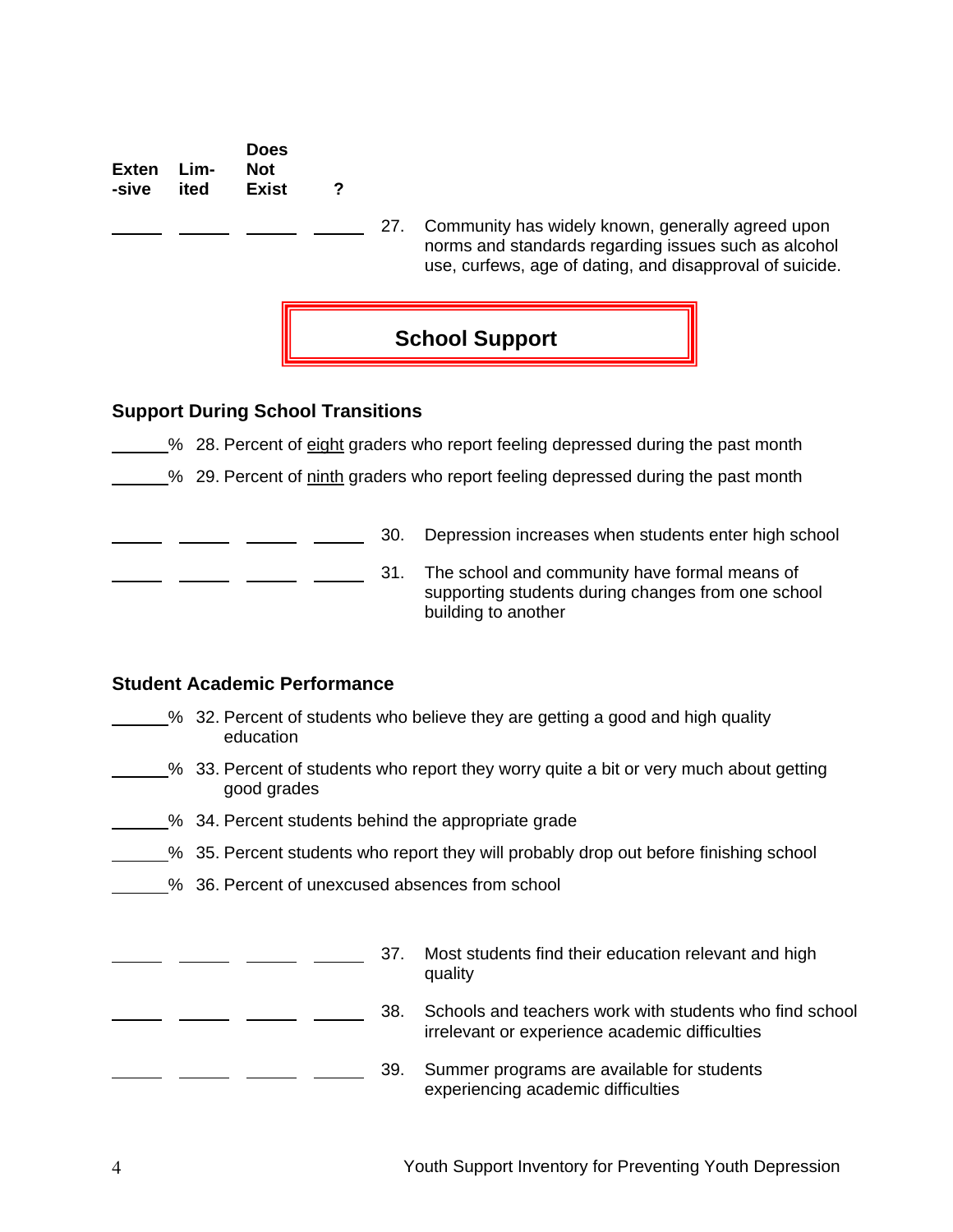#### **Student Commitment to School**

- **2008** 40. Percent of students who report they enjoy going to school
- **2008** 41. Percent of students who agree or strongly agree that the rules in school are enforced fairly

|  |  | 42. | Most students enjoy school                                                                                                                     |
|--|--|-----|------------------------------------------------------------------------------------------------------------------------------------------------|
|  |  | 43. | Students are involved in making decisions about school<br>life (i.e. rules for behavior, extracurricular activities,<br>school beautification) |
|  |  | 44. | Students are given the opportunity to learn skills for<br>successful involvement in school activities                                          |
|  |  | 45. | Students are recognized and rewarded for their<br>involvement in school                                                                        |

#### **Teaching and School Practices**

School practices are supportive of students:

% 46. Percent of students who agree or strongly agree that if they were having a serious personal problem, there is an adult in the school who they would feel OK talking to

| <b>Exten</b><br>-sive | Lim-<br>ited | <b>Does</b><br><b>Not</b><br><b>Exist</b> | ? |     |                                                                                                                                                                 |
|-----------------------|--------------|-------------------------------------------|---|-----|-----------------------------------------------------------------------------------------------------------------------------------------------------------------|
|                       |              |                                           |   | 47. | The school/teacher has clear rules and expectations for<br>students (i.e. academic performance, drug and alcohol<br>use; what to do if you encounter a problem) |
|                       |              |                                           |   | 48. | Students have frequent opportunities to meet with<br>advisors or teachers                                                                                       |
|                       |              |                                           |   | 49. | Schools make an effort to work with students who are<br>antisocial, depressed, withdrawn, isolated, or rejected                                                 |
|                       |              |                                           |   | 50. | The school takes special steps to welcome new students                                                                                                          |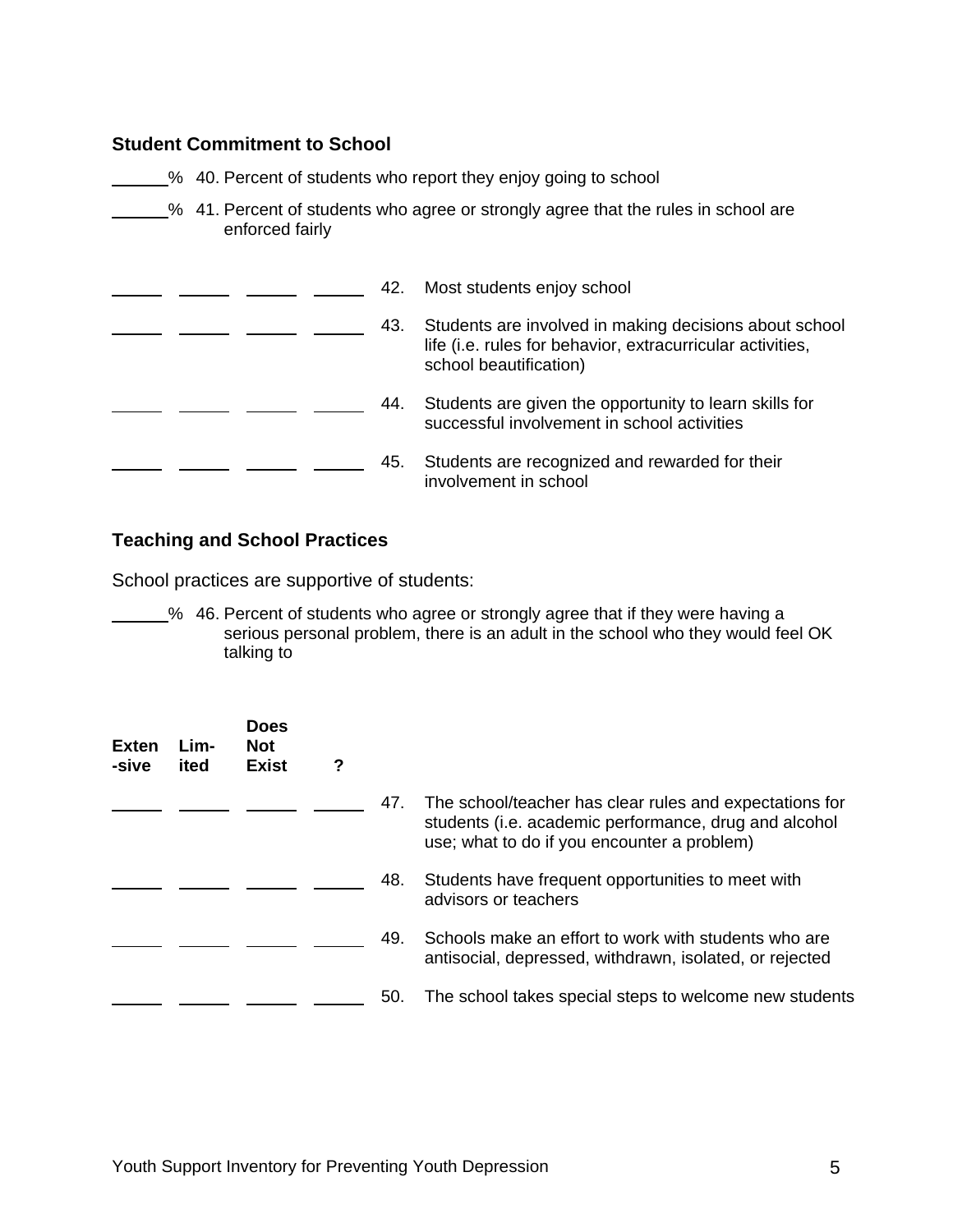### **Peer Climate**

% 51. Percent of students who worry quite a bit or very much about not fitting in with other kids at school

|  |     | <b>Community Support</b>                                                                                                                                    |
|--|-----|-------------------------------------------------------------------------------------------------------------------------------------------------------------|
|  | 57. | Older youth have an opportunity to interact with and serve<br>as positive role models for youth (e.g., peer counseling,<br>mentoring, or tutoring programs) |
|  | 56. | Youth who do not use substances, who are not sexually<br>active, and who do well in school are visible, supported,<br>and rewarded                          |
|  | 55. | Sports are available for girls as well as boys                                                                                                              |
|  | 54. | Clubs exist that encourage academic, athletic, artistic, or<br>other pursuits that require concentration and attention                                      |
|  | 53. | School and community campaigns attempt to change<br>school and community norms and practices that<br>encourage sexuality and drug abuse                     |
|  | 52. | Youth in my community make an effort to include kids<br>who don't seem to fit in                                                                            |

#### **Economic Conditions**

58. Percent of families with children living in poverty

| <b>Exten</b><br>-sive | Lim-<br>ited | <b>Does</b><br><b>Not</b><br><b>Exist</b> |     |                                                                                   |
|-----------------------|--------------|-------------------------------------------|-----|-----------------------------------------------------------------------------------|
|                       |              |                                           | 59. | All youth receive equal encouragement to pursue a good<br>job or higher education |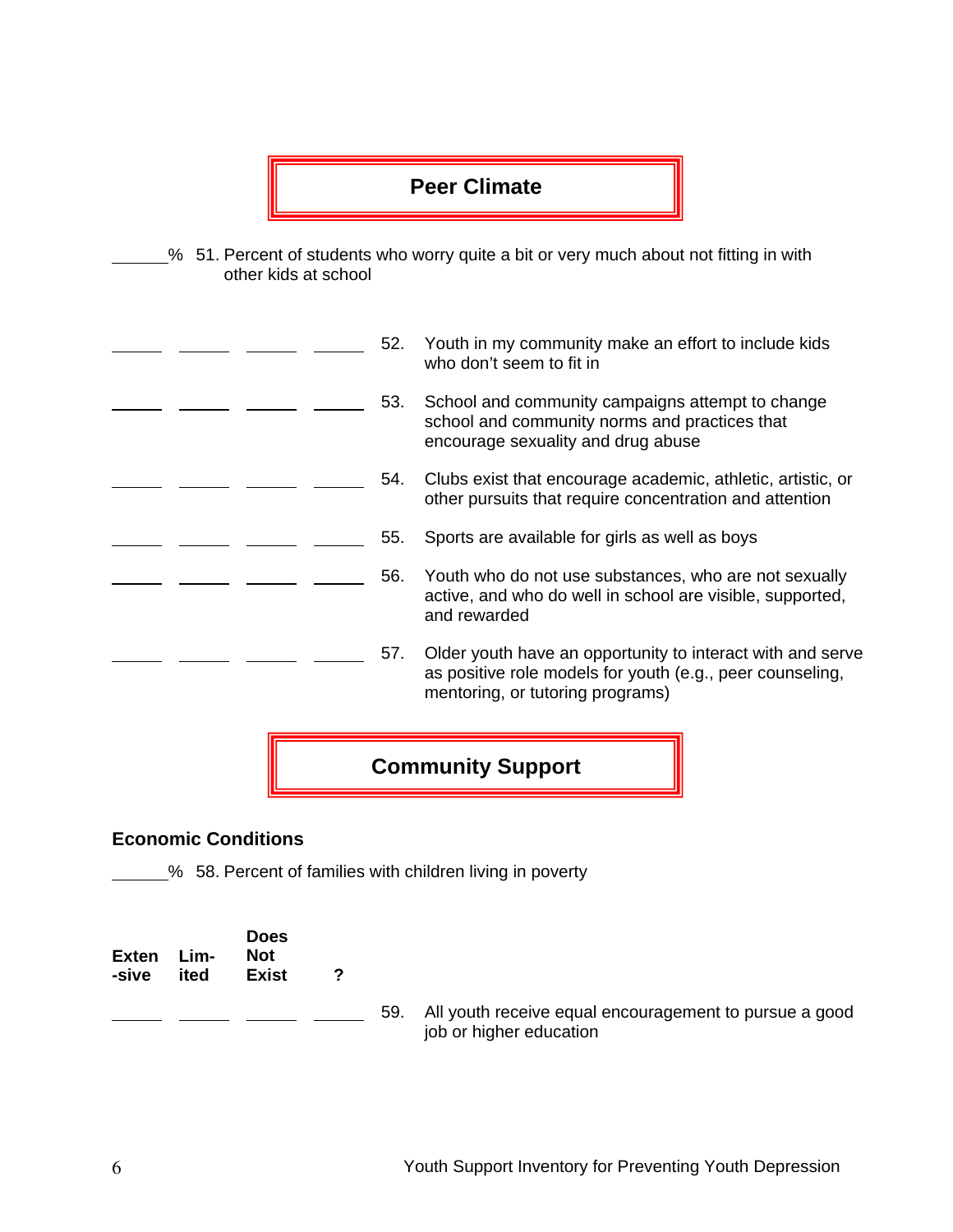#### **Neighborliness**

60. Percent of youth who agree or strongly agree that if they had a problem, there are neighbors who they can count on to help

| <b>Exten</b><br>-sive | Lim-<br>ited | <b>Does</b><br>Not<br><b>Exist</b> | ? |     |                                                              |
|-----------------------|--------------|------------------------------------|---|-----|--------------------------------------------------------------|
|                       |              |                                    |   | 61. | People know each other and help each other out               |
|                       |              |                                    |   | 62. | Efforts are made to welcome new families to the<br>community |

**Meaningful Youth Roles** 

#### **Recreational/Educational Opportunities**

|                            | 63. | Opportunities exist for high-risk youth to have fun without<br>drugs and alcohol                                                            |
|----------------------------|-----|---------------------------------------------------------------------------------------------------------------------------------------------|
|                            | 64. | Positive ways exist for youth to show their independence<br>and demonstrate their maturity                                                  |
|                            | 65. | Adults in the community provide positive role models for<br>dealing with depression and stressful life events                               |
| <b>Prevention Programs</b> |     |                                                                                                                                             |
|                            |     | 66. Grade at which girls report most frequent feelings of depression                                                                        |
|                            |     | 67. Grade at which boys report most frequent feelings of depression                                                                         |
|                            |     |                                                                                                                                             |
|                            | 68. | Prevention programs for students begin early before<br>students begin to report depression                                                  |
|                            | 69. | Prevention programs are in place for youth who are<br>aggressive or antisocial                                                              |
|                            | 70. | Students have the opportunity to learn such skills as<br>decision-making, personal responsibility, stress<br>management, and refusal skills |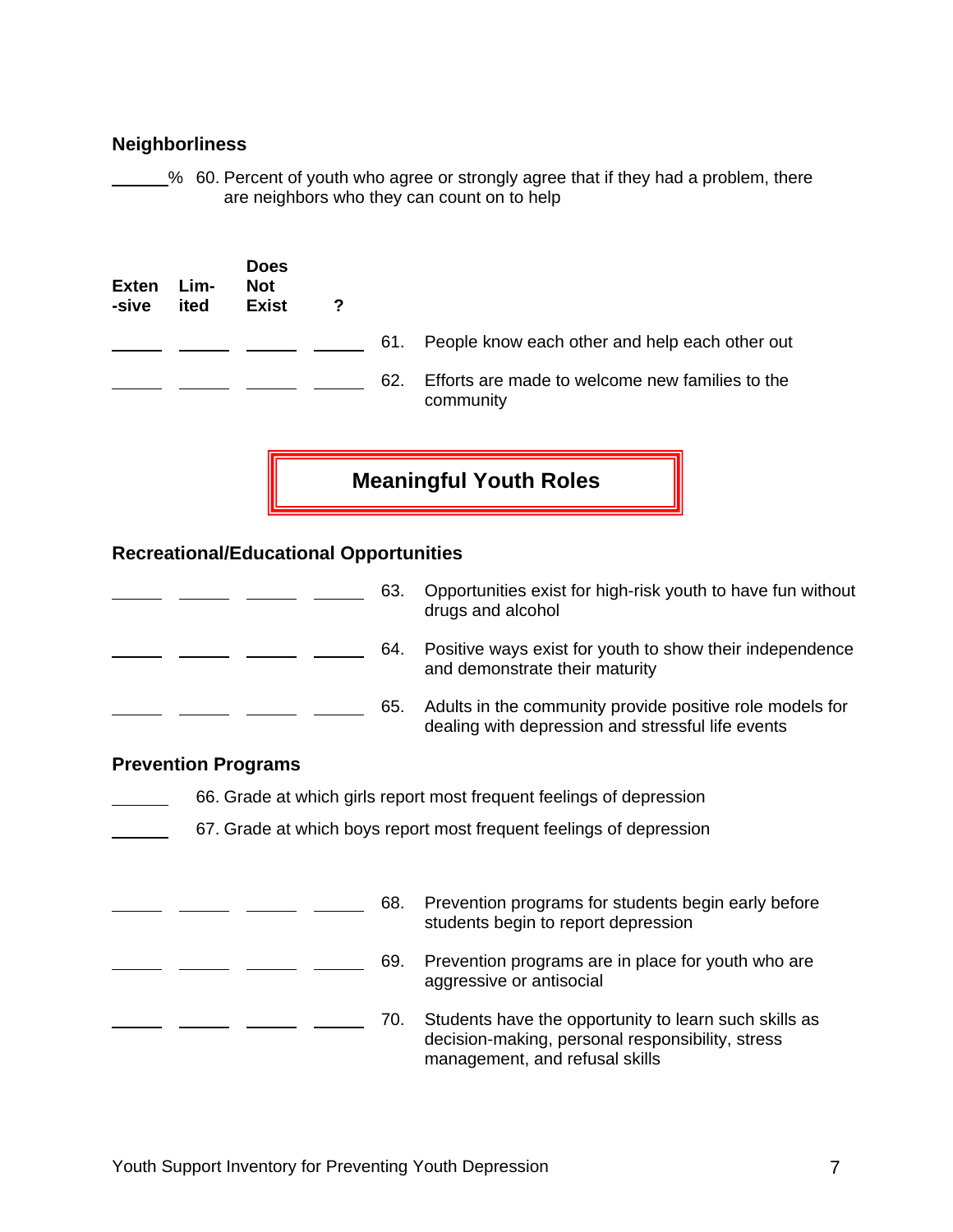| <b>Exten</b><br>-sive | Lim-<br>ited | <b>Does</b><br><b>Not</b><br><b>Exist</b> | ?   |                                                                                                                                                                |
|-----------------------|--------------|-------------------------------------------|-----|----------------------------------------------------------------------------------------------------------------------------------------------------------------|
|                       |              |                                           | 71. | Services are available for youth who are experiencing<br>problems in interpersonal relations, stressful life events,<br>or loss of a close family member       |
|                       |              | <b>Religious Opportunities</b>            |     |                                                                                                                                                                |
|                       |              |                                           |     | % 72. Percent of young people who attend church services or participate in other<br>church activities (i.e. choir, religious classes, and church youth groups) |
|                       |              |                                           | 73. | Organized religious activities are available for all youth                                                                                                     |

**EXECUTE: EXECUTE: THE:** 74. Organized religious activities are relevant to youth needs

#### **Preparation for Adult Roles**

Youth feel connections or ties to the community:

% 75. The two people students are most likely to talk to regarding personal problems

| 59. | Youth have the opportunity to develop personal<br>relationships with adults in the community            |
|-----|---------------------------------------------------------------------------------------------------------|
| 60. | Youth have the opportunity to engage in community<br>service that they perceive as useful and important |
| 61. | Youth are rewarded for meaningful involvement                                                           |

Copyright © 1994 by the University of Wisconsin Board of Regents. Do not copy without permission from the authors.

Developed by Karen Bogenschneider, UW-Madison/Extension, 1990; Revised 1991, 1994. To reprint, contact Professor Karen Bogenschneider at (608) 262-4070.

#### **Citation Information:**

Bogenschneider, K. (1999). *Youth Support Inventory for Preventing Youth Depression.* (Wisconsin Youth Futures Technical Report No. 20, 8 pgs.). Madison, WI: University of Wisconsin-Madison/Extension.